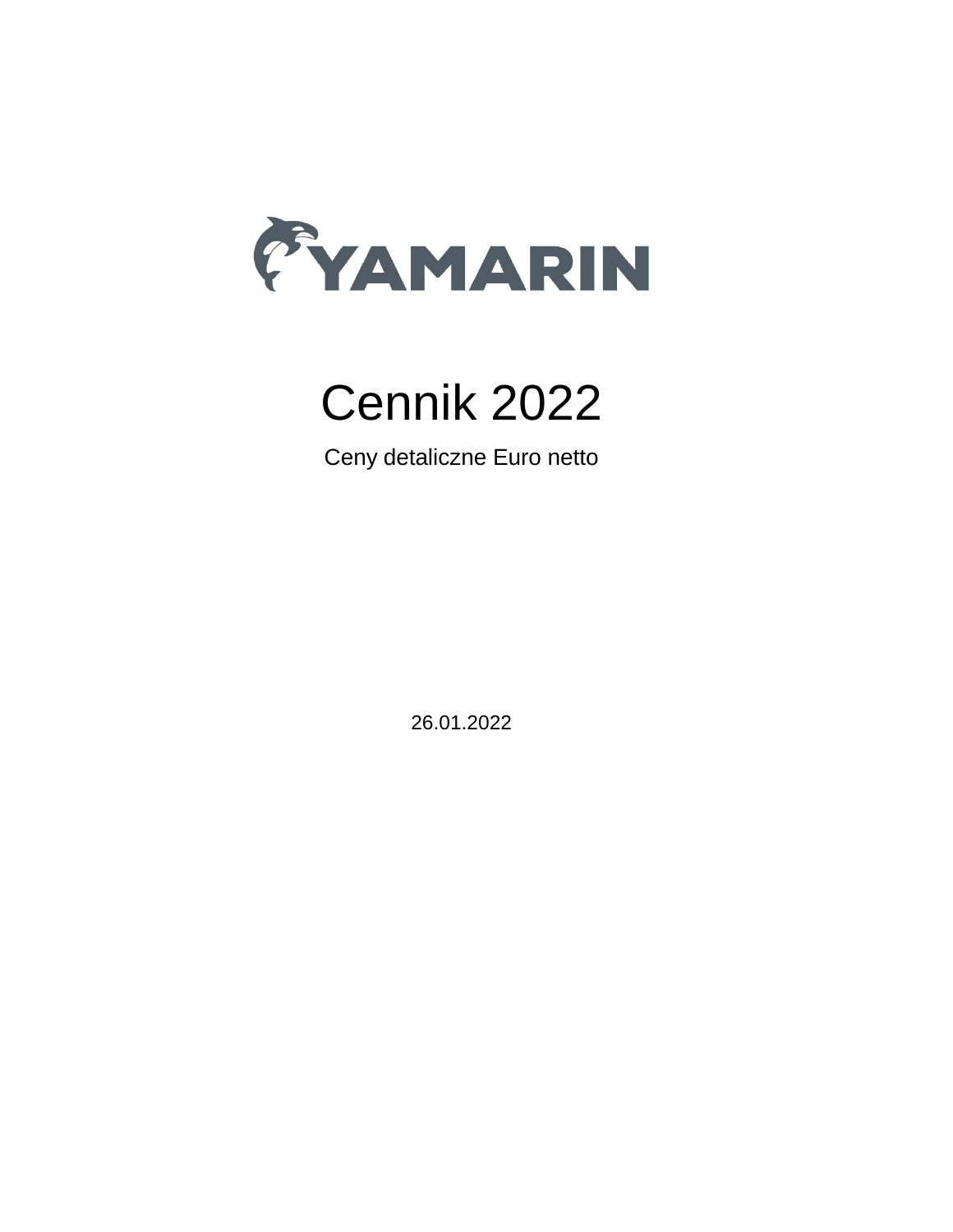## **Yamarin 46 SC 2022**



Ceny w euro netto, przeliczane po aktualnym kursie. Nie zawierają kosztow transportu. Inha Works Ltd. Zastrzega możliwość zmian bez powiadomienia.

#### **Boat**

| Model number   | Model        | Detal net VAT 0% |
|----------------|--------------|------------------|
| 6722100/803620 | Yamarin 46SC | 8 347.40 €       |

#### **Hull surface treatments**

| Product number | Product name                | Detal net VAT 0% |
|----------------|-----------------------------|------------------|
| 802070         | Bottom primer + antifouling | 794.73 €         |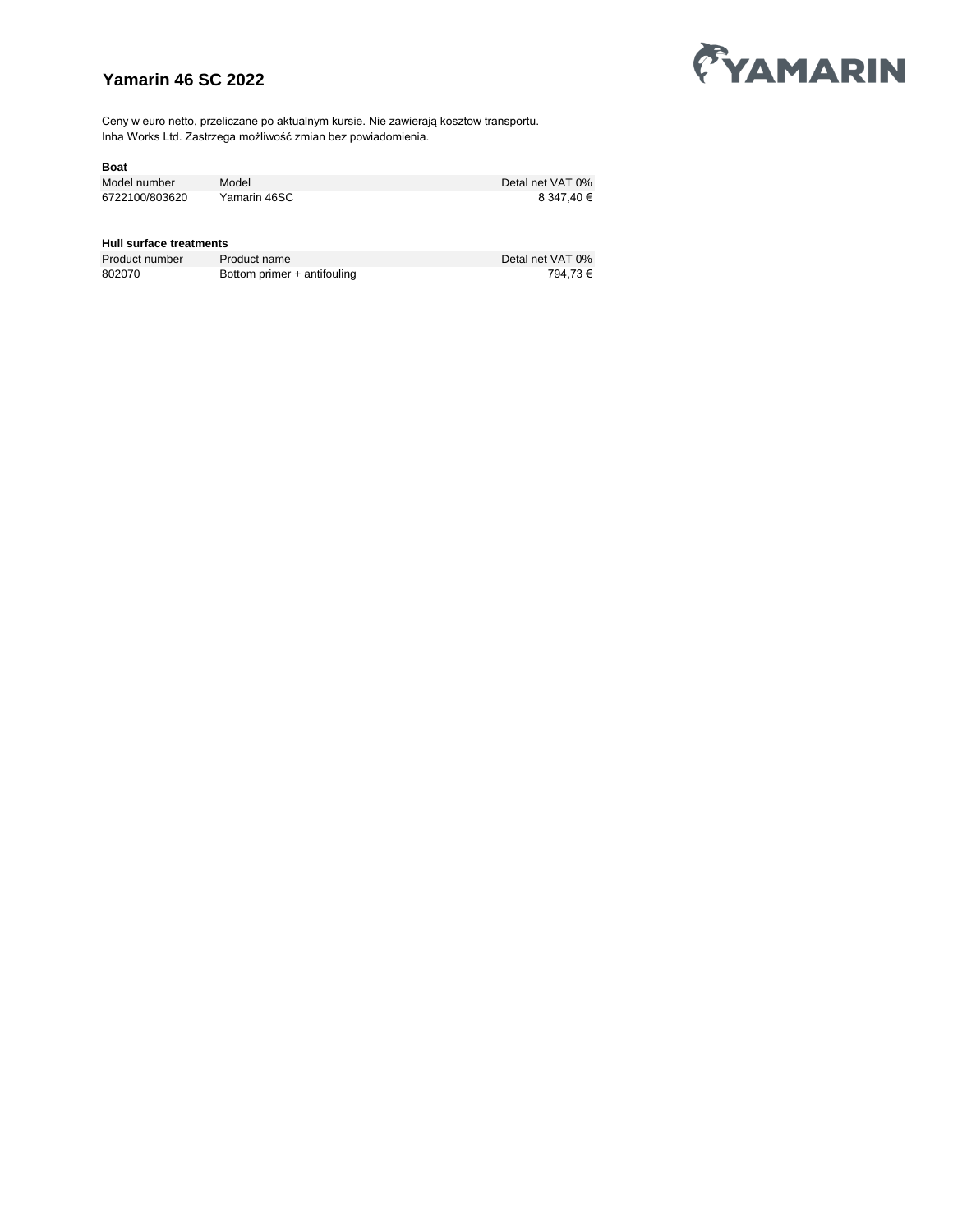# **Yamarin 50 BR 2022**



| <b>Boat</b>                        |                             |                  |
|------------------------------------|-----------------------------|------------------|
| Model number                       | Model                       | Detal net VAT 0% |
| 6722200/803634                     | Yamarin 50BR                | 11 695,50 €      |
| Packages                           |                             |                  |
| Product number                     | Product name                | Detal net VAT 0% |
| 803923                             | <b>Premium edition</b>      | 2 634,23 €       |
|                                    | Yamarin Q10", aft canvas    |                  |
| <b>Factory Installed equipment</b> |                             |                  |
| Product number                     | Product name                | Detal net VAT 0% |
| 803924                             | Aft canvas                  | 892,96€          |
| 803926                             | Softdeck                    | 982,26€          |
| 554606                             | Fishfinder                  | 589,36€          |
| 554599                             | Sonar                       | 321,47€          |
| Hull surface treatment             |                             |                  |
| Product number                     | Product name                | Detal net VAT 0% |
| 670295                             | Bottom primer + antifouling | 794,73€          |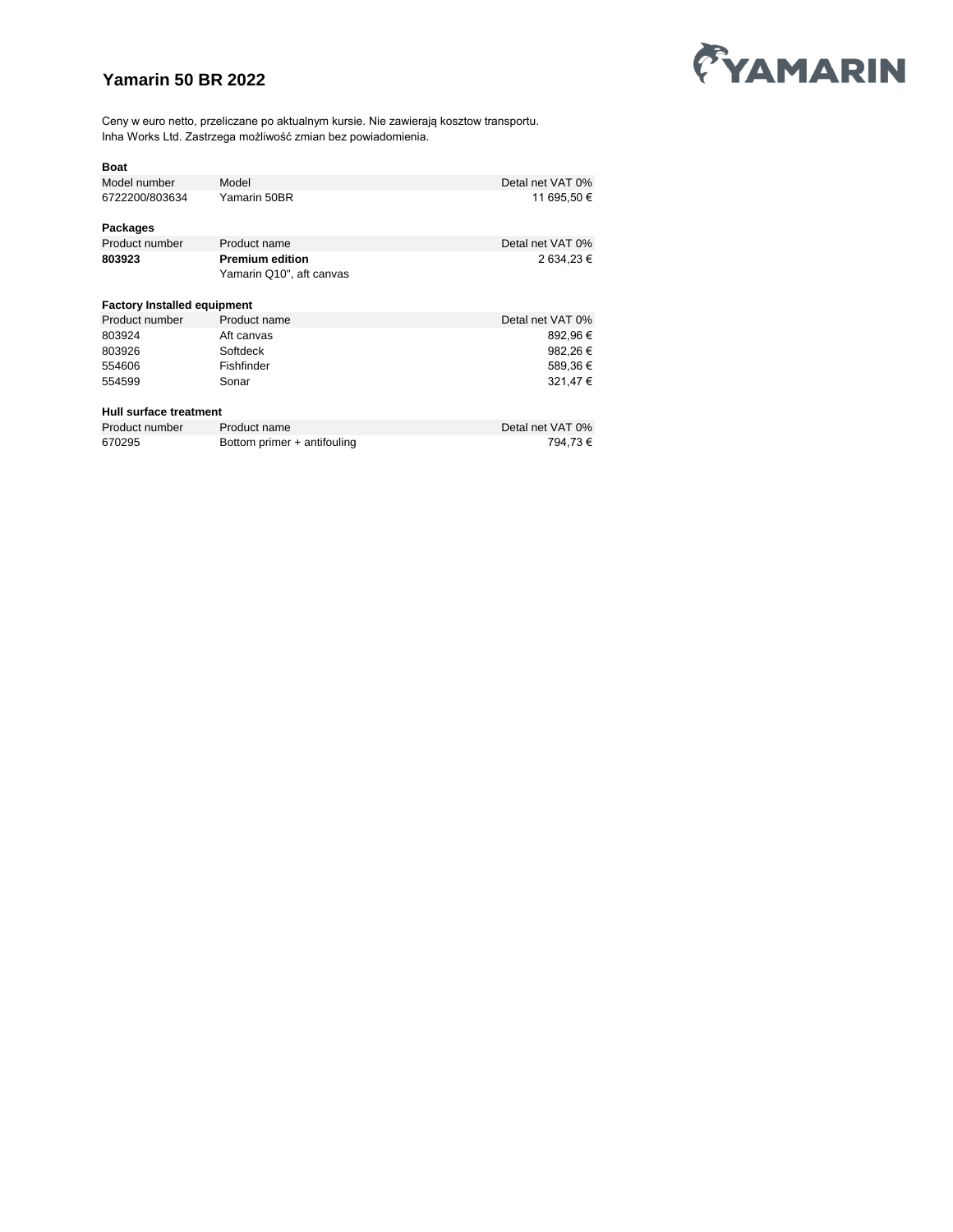## **Yamarin 56 SC 2022**



| Boat                               |                             |                  |
|------------------------------------|-----------------------------|------------------|
| Model number                       | Model                       | Detal net VAT 0% |
| 6722250/803622                     | Yamarin 56SC                | 16 411.07 €      |
| <b>Factory Installed equipment</b> |                             |                  |
| Product number                     | Product name                | Detal net VAT 0% |
| 670294                             | Trim tabs 9x12              | 884.03 €         |
| <b>Hull surface treatment</b>      |                             |                  |
| Product number                     | Product name                | Detal net VAT 0% |
| 670250                             | Bottom primer + antifouling | 884.03€          |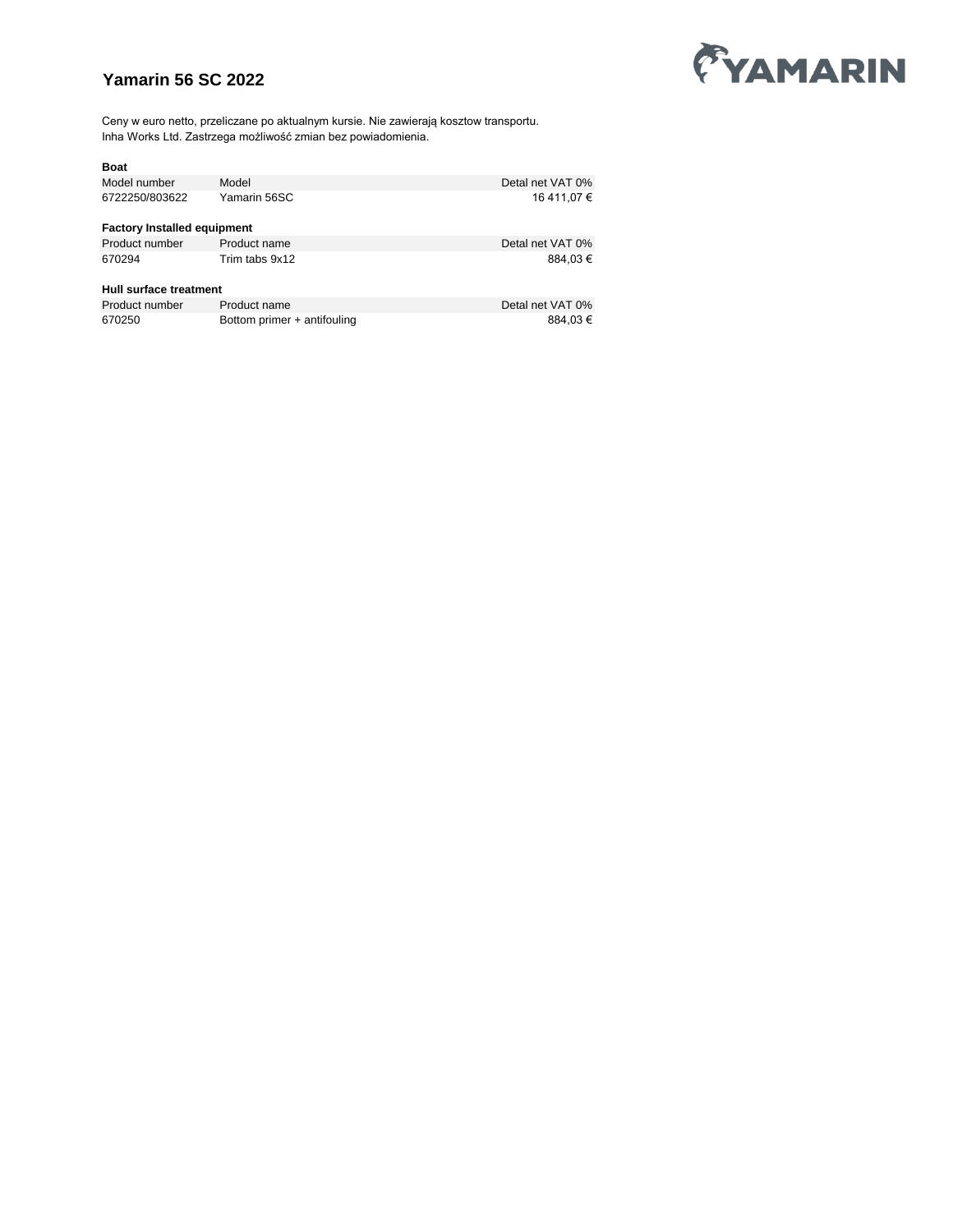## **Yamarin 56 BR 2022**



| <b>Boat</b>                        |                                                                                                       |                  |
|------------------------------------|-------------------------------------------------------------------------------------------------------|------------------|
| Model number                       | Model                                                                                                 | Detal net VAT 0% |
| 6722290/803621                     | Yamarin 56BR                                                                                          | 19 353,63 €      |
| Packages                           |                                                                                                       |                  |
| Product number                     | Product name                                                                                          | Detal net VAT 0% |
| 803904                             | <b>Comfort edition</b>                                                                                | 16 028,73 €      |
|                                    | Garmin 922xs, aft canvas, windshield wiper for<br>driver                                              |                  |
| 803905                             | <b>Premium edition</b>                                                                                | 2 766,51 €       |
|                                    | Garmin 922xs, aft canvas, windshield wiper for<br>driver, table, waterskiing arch, mooring<br>package |                  |
| <b>Factory Installed equipment</b> |                                                                                                       |                  |
| Product number                     | Product name                                                                                          | Detal net VAT 0% |
| 670292                             | Teak set                                                                                              | 2 544,93 €       |
| 802531                             | Softdeck                                                                                              | 1 087,17 €       |
| 670294                             | Trim tabs 9x12                                                                                        | 884,03€          |
| Hull surface treatment             |                                                                                                       |                  |
| Product number                     | Product name                                                                                          | Detal net VAT 0% |
|                                    |                                                                                                       |                  |
| 670295                             | Bottom primer + antifouling                                                                           | 884,03€          |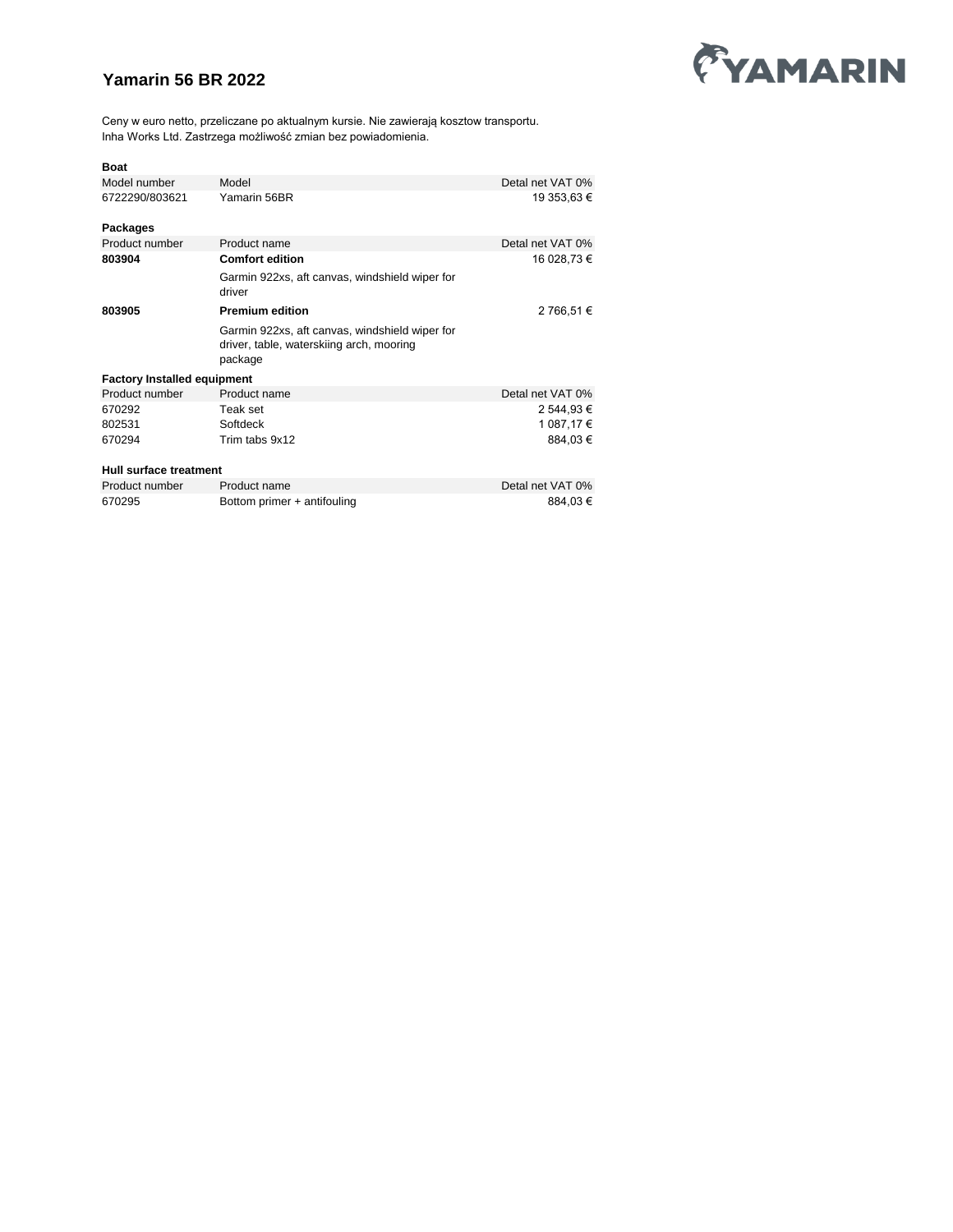## **Yamarin 60 DC 2022**



| <b>Boat</b>                        |                                                                                                                                  |                  |
|------------------------------------|----------------------------------------------------------------------------------------------------------------------------------|------------------|
| Model number                       | Model                                                                                                                            | Detal net VAT 0% |
| 6722360/803623                     | Yamarin 60DC                                                                                                                     | 27 393,77 €      |
| <b>Packages</b>                    |                                                                                                                                  |                  |
| Product number                     | Product name                                                                                                                     | Detal net VAT 0% |
| 803906                             | <b>Comfort edition</b>                                                                                                           | 1 897,54 €       |
|                                    | aft canvas, harbour cover, windshield wiper for<br>driver)                                                                       |                  |
| 803907                             | <b>Premium edition</b>                                                                                                           | 2 371,92 €       |
|                                    | aft canvas, harbour cover, windshield wiper for<br>driver, table, sunbed,<br>entertainment, waterskiing arch, mooring<br>package |                  |
| <b>Factory Installed equipment</b> |                                                                                                                                  |                  |
| Product number                     | Product name                                                                                                                     | Detal net VAT 0% |
| 803908                             | Teak                                                                                                                             | 0.00€            |
| 803911                             | Flexiteek                                                                                                                        | 1 116.19 €       |
| 802530                             | Trim tabs 9x12                                                                                                                   | 884.03€          |
| 802333                             | Fishfinder                                                                                                                       | 589,36€          |
| 802332                             | Sonar                                                                                                                            | 321,47€          |
| Hull surface treatment             |                                                                                                                                  |                  |
| Product number                     | Product name                                                                                                                     | Detal net VAT 0% |
| 670470                             | Bottom primer + antifouling                                                                                                      | 982,26€          |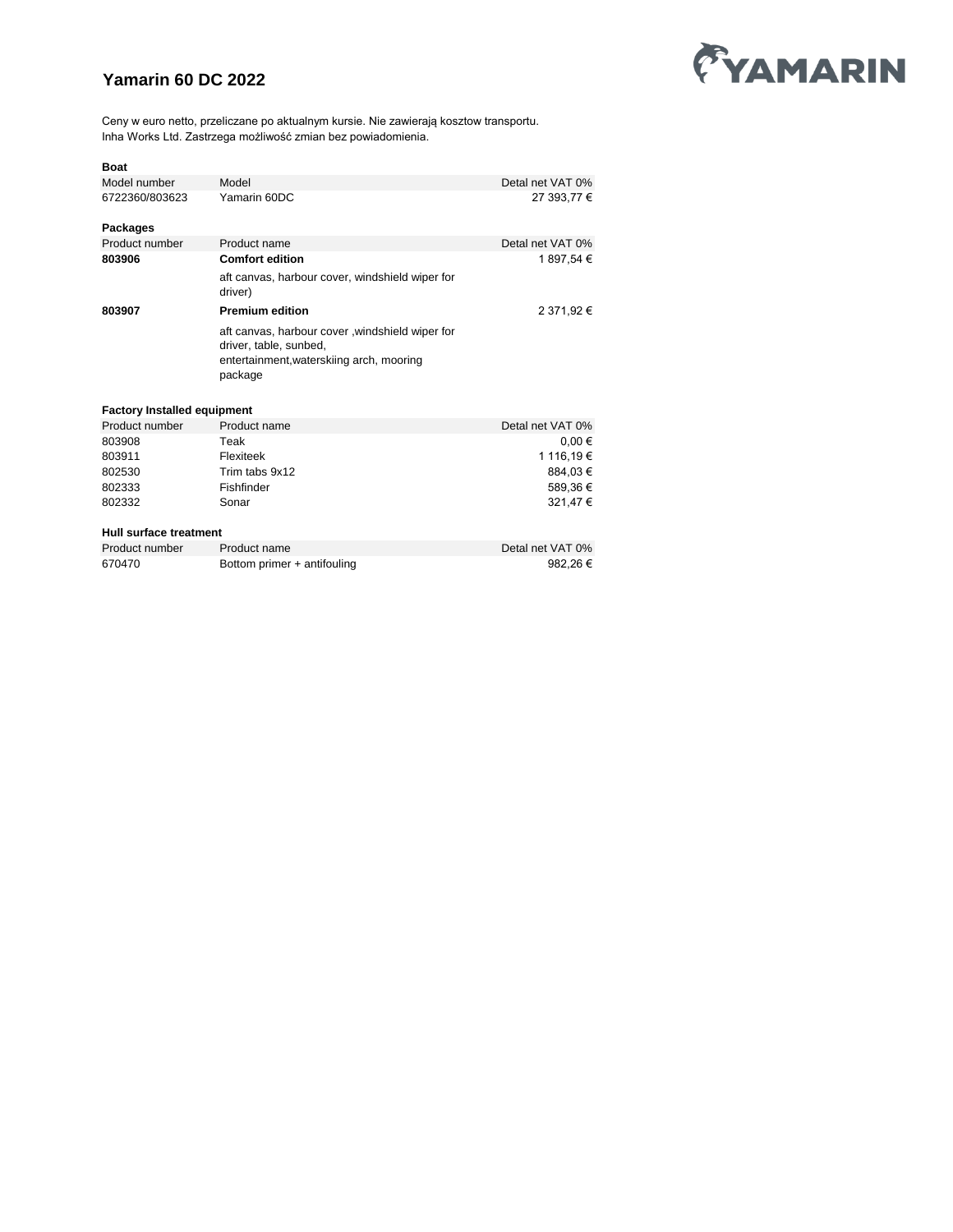## **Yamarin 61 CC 2022**



| <b>Boat</b>                        |                             |                  |
|------------------------------------|-----------------------------|------------------|
| Model number                       | Model                       | Detal net VAT 0% |
| 6722400/803622                     | Yamarin 61CC                | 21 299.65 €      |
| <b>Factory Installed equipment</b> |                             |                  |
| Product number                     | Product name                | Detal net VAT 0% |
| 670561                             | Garmin 922xs                | 1 338.55 €       |
| 670564                             | Teak                        | 2 544.93 €       |
| 670294                             | Trim tabs 9x12              | 884.03€          |
| 670562                             | Water skiing arch           | 468.80 €         |
| Hull surface treatment             |                             |                  |
| Product number                     | Product name                | Detal net VAT 0% |
| 670406                             | Bottom primer + antifouling | 982,26€          |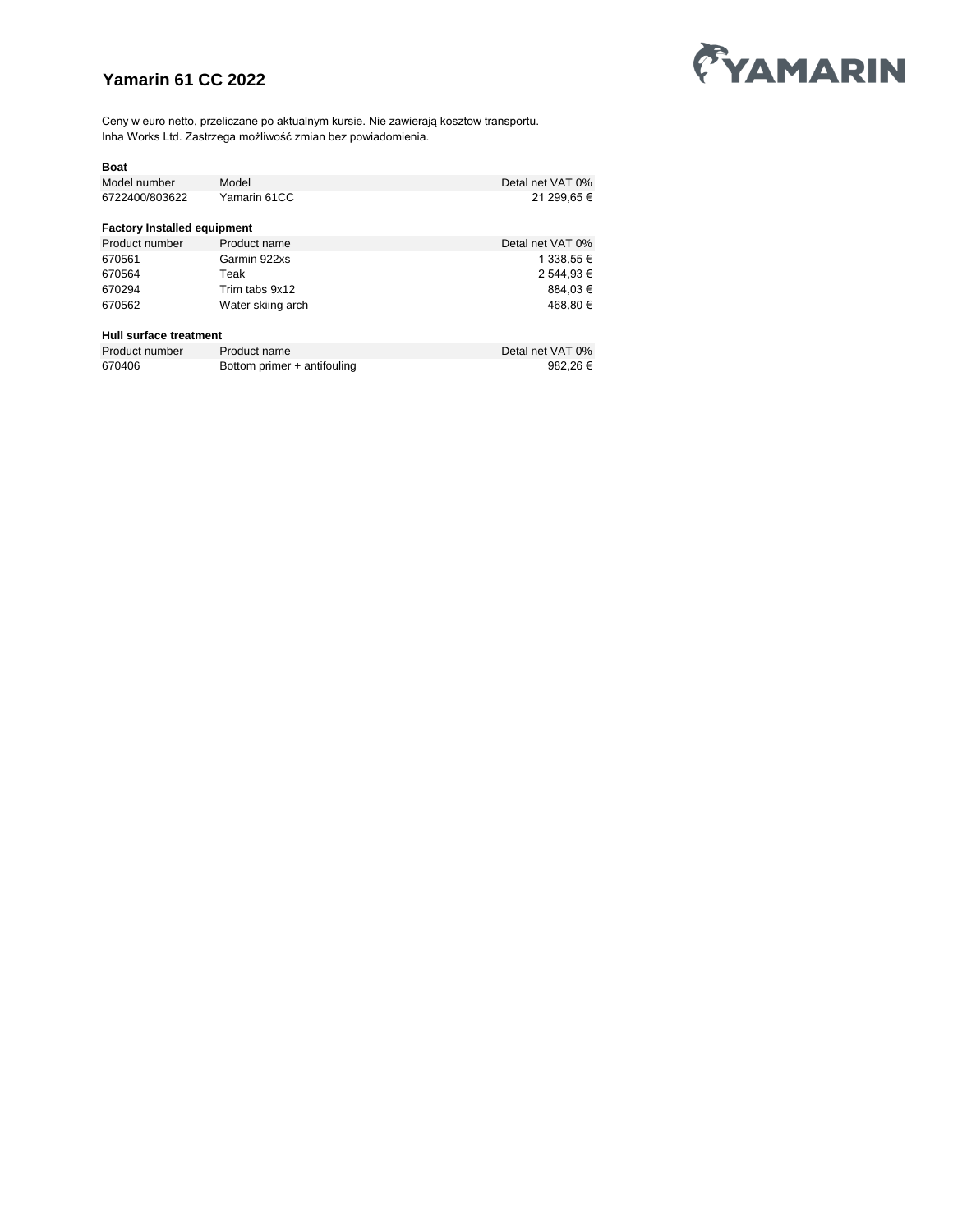## **Yamarin 63 BR 2022**



Ceny w euro netto, przeliczane po aktualnym kursie. Nie zawierają kosztow transportu. Inha Works Ltd. Zastrzega możliwość zmian bez powiadomienia.

| <b>Boat</b>                        |                                                                                                                                                                                   |                  |
|------------------------------------|-----------------------------------------------------------------------------------------------------------------------------------------------------------------------------------|------------------|
| Model number                       | Model                                                                                                                                                                             | Detal net VAT 0% |
| 6722460/803624                     | Yamarin 63BR with mechanical prerigging                                                                                                                                           | 27 946.02 €      |
| 6722460/803625                     | Yamarin 63BR with electrical prerigging                                                                                                                                           | 28 984.08 €      |
| Packages                           |                                                                                                                                                                                   |                  |
| Product number                     | Product name                                                                                                                                                                      | Detal net VAT 0% |
| 803909                             | <b>Comfort edition</b>                                                                                                                                                            | 1 690,12 €       |
|                                    | aft canvas, harbour cover, windshield wiper for<br>driver, table, sunbed                                                                                                          |                  |
| 803910                             | <b>Premium edition</b>                                                                                                                                                            | 4 269,45 €       |
|                                    | aft canvas, harbour cover, windshield wiper for<br>driver, table, sunbed,<br>entertainment, waterskiing arch, trim tabs,<br>refrigerator, twin battery system, mooring<br>package |                  |
| <b>Factory Installed equipment</b> |                                                                                                                                                                                   |                  |
| Product number                     | Product name                                                                                                                                                                      | Detal net VAT 0% |
| 802504                             | Teak                                                                                                                                                                              | 2 669,94 €       |
| 802534                             | Softdeck                                                                                                                                                                          | 1 294,78 €       |
| 802508                             | Trim tabs 9x12                                                                                                                                                                    | 884,03€          |
| 802333                             | Fishfinder                                                                                                                                                                        | 589,36€          |
| 802332                             | Sonar                                                                                                                                                                             | 321,47€          |

#### **Hull surface treatment**

| Product number | Product name                | Detal net VAT 0% |
|----------------|-----------------------------|------------------|
| 670460         | Bottom primer + antifouling | 1 071.54 €       |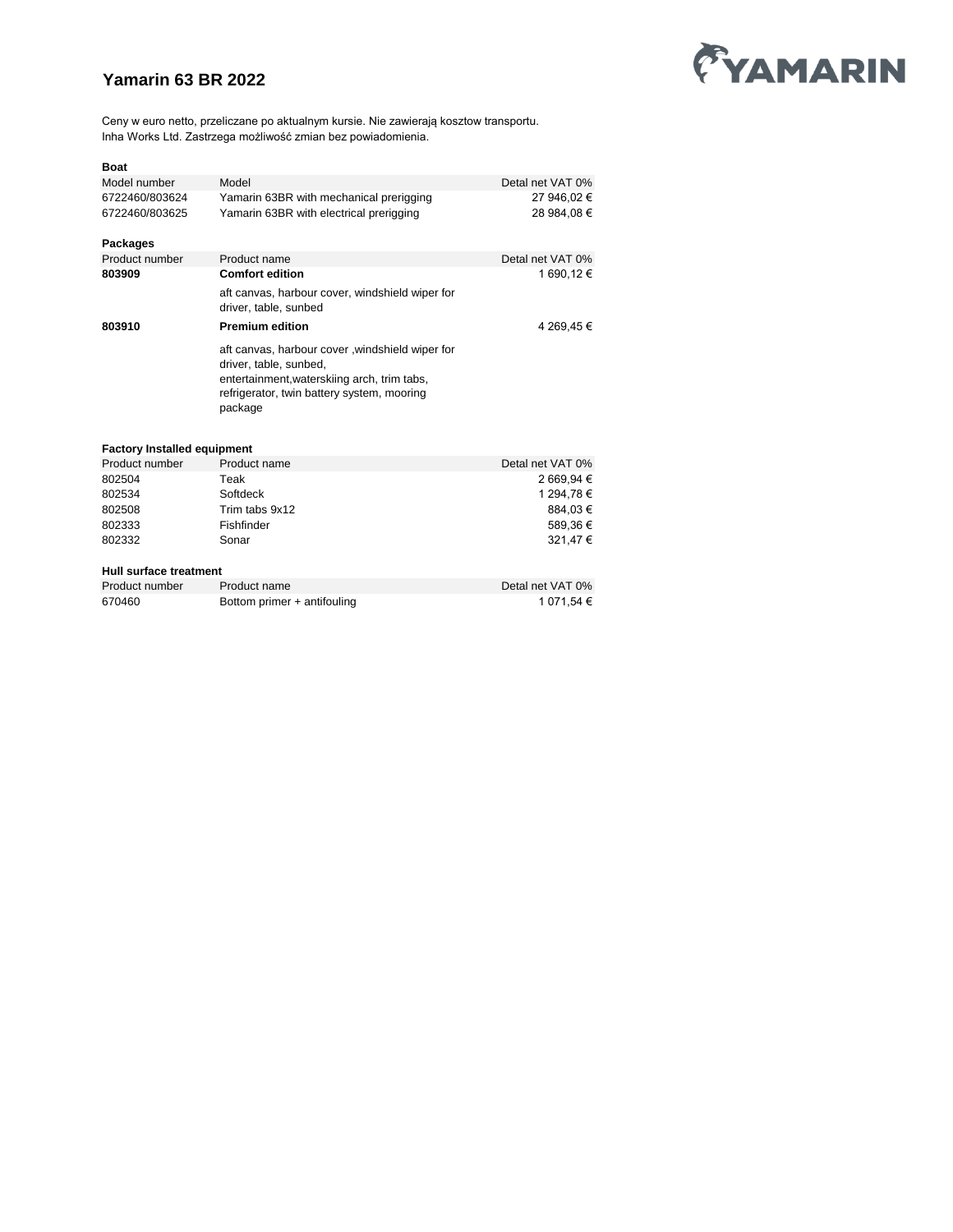## **Yamarin 63 DC 2022**



| Boat                               |                                                                          |                                                                                                                                                                                                                                                                                                                                    |
|------------------------------------|--------------------------------------------------------------------------|------------------------------------------------------------------------------------------------------------------------------------------------------------------------------------------------------------------------------------------------------------------------------------------------------------------------------------|
| Model number                       | Model                                                                    | Detal net VAT 0%                                                                                                                                                                                                                                                                                                                   |
| 6722500/803626                     | Yamarin 63DC with mechanical prerigging                                  | 31 918,34 €                                                                                                                                                                                                                                                                                                                        |
| 6722500/803627                     | Yamarin 63DC with electrical prerigging                                  | 32 956,40 €                                                                                                                                                                                                                                                                                                                        |
| <b>Packages</b>                    |                                                                          |                                                                                                                                                                                                                                                                                                                                    |
| Product number                     | Product name                                                             | Detal net VAT 0%                                                                                                                                                                                                                                                                                                                   |
| 803900                             | <b>Comfort edition</b>                                                   | 2 382,16 €                                                                                                                                                                                                                                                                                                                         |
|                                    | aft canvas, harbour cover, windshield wiper for<br>driver, table, sunbed |                                                                                                                                                                                                                                                                                                                                    |
| 803901                             | <b>Premium edition</b>                                                   | 4 546,27 €                                                                                                                                                                                                                                                                                                                         |
|                                    | aft canvas, harbour cover, windshield wiper for                          |                                                                                                                                                                                                                                                                                                                                    |
|                                    | driver, table, sunbed,                                                   |                                                                                                                                                                                                                                                                                                                                    |
|                                    | entertainment, waterskiing arch, trim tabs,                              |                                                                                                                                                                                                                                                                                                                                    |
|                                    | refrigerator, twin battery system, mooring                               |                                                                                                                                                                                                                                                                                                                                    |
|                                    | package                                                                  |                                                                                                                                                                                                                                                                                                                                    |
|                                    |                                                                          |                                                                                                                                                                                                                                                                                                                                    |
| <b>Factory Installed equipment</b> |                                                                          |                                                                                                                                                                                                                                                                                                                                    |
|                                    |                                                                          | $\mathbf{R}$ $\mathbf{I}$ $\mathbf{I}$ $\mathbf{I}$ $\mathbf{I}$ $\mathbf{I}$ $\mathbf{I}$ $\mathbf{I}$ $\mathbf{I}$ $\mathbf{I}$ $\mathbf{I}$ $\mathbf{I}$ $\mathbf{I}$ $\mathbf{I}$ $\mathbf{I}$ $\mathbf{I}$ $\mathbf{I}$ $\mathbf{I}$ $\mathbf{I}$ $\mathbf{I}$ $\mathbf{I}$ $\mathbf{I}$ $\mathbf{I}$ $\mathbf{I}$ $\mathbf{$ |

| Product number                | Product name                | Detal net VAT 0% |
|-------------------------------|-----------------------------|------------------|
| 803902                        | Teak                        | $0.00 \in$       |
| 803903                        | Softdeck                    | 1 294.78 €       |
| 802062                        | Trim tabs 9x12              | 884.03 €         |
| 554606                        | Fishfinder                  | 589,36€          |
| 554599                        | Sonar                       | 321.47 €         |
| <b>Hull surface treatment</b> |                             |                  |
| Product number                | Product name                | Detal net VAT 0% |
| 670460                        | Bottom primer + antifouling | 1 071.54 €       |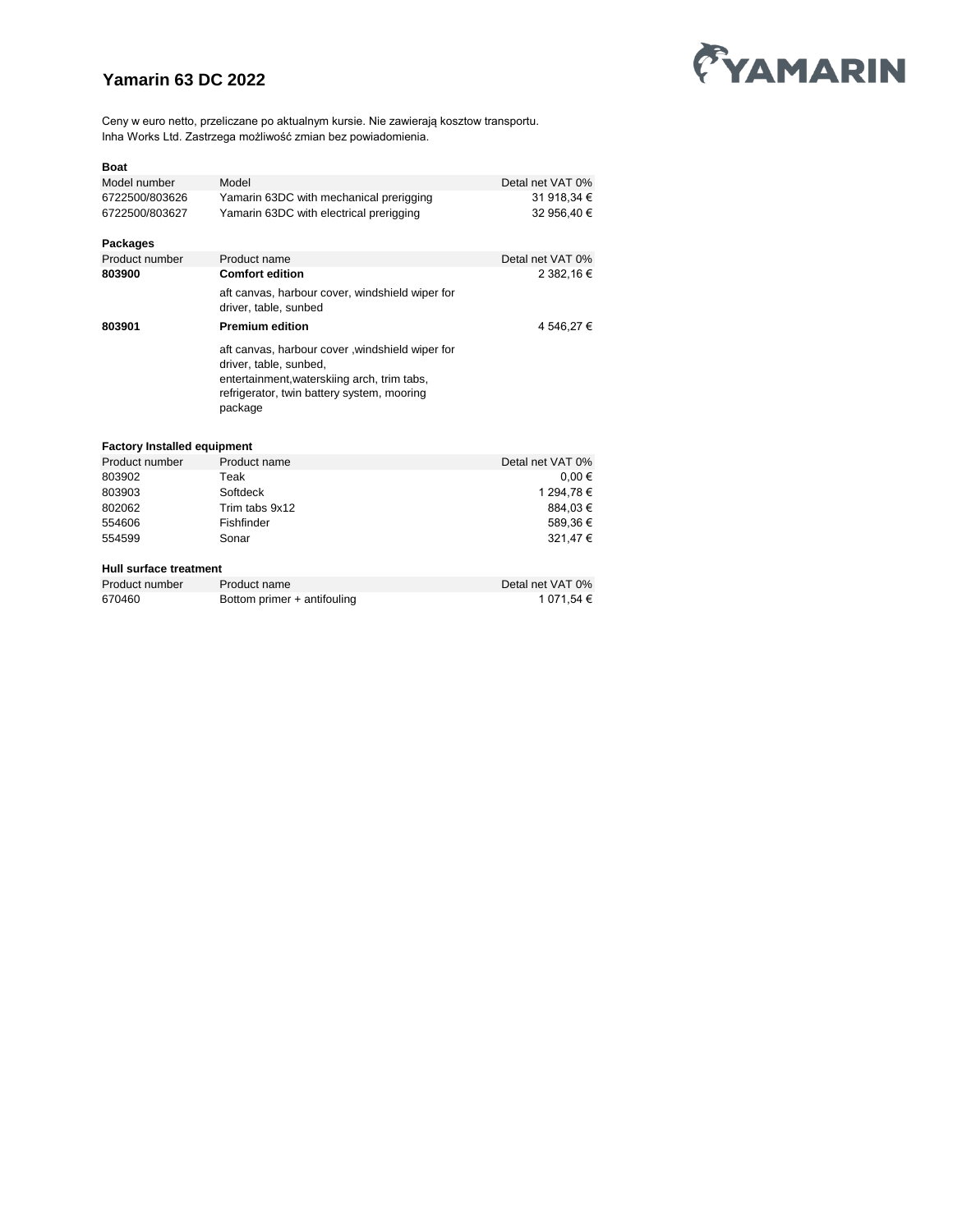## **Yamarin 67 DC 2022**



Ceny w euro netto, przeliczane po aktualnym kursie. Nie zawierają kosztow transportu. Inha Works Ltd. Zastrzega możliwość zmian bez powiadomienia.

#### **Boat**

| Model number     | Model                                                                                                                                                                                                                                                                                        | Dealer net VAT 0% |
|------------------|----------------------------------------------------------------------------------------------------------------------------------------------------------------------------------------------------------------------------------------------------------------------------------------------|-------------------|
| 6722600 + 803661 | Yamarin 67 DC 2022 with electrical prerigging                                                                                                                                                                                                                                                | 43 328,72 €       |
| 6722600 + 803662 | Yamarin 67 DC 2022 with electrical prerigging<br>& steering                                                                                                                                                                                                                                  | 45 058,82 €       |
| Packages         |                                                                                                                                                                                                                                                                                              |                   |
| Product number   | Product name                                                                                                                                                                                                                                                                                 | Dealer net VAT 0% |
| 803938           | <b>Comfort edition</b>                                                                                                                                                                                                                                                                       | 4464,79€          |
|                  | (aft canvas, harbour cover, windshield wiper<br>for driver, table, sunbed, trim tabs)                                                                                                                                                                                                        |                   |
| 803939           | <b>Premium edition</b>                                                                                                                                                                                                                                                                       | 13 394.35 €       |
|                  | (aft canvas, harbour cover, windshield wiper<br>for driver, table, sunbed, trim tabs, waterskiing<br>arch, refrigerator, twin battery system, bow<br>thruster, pentry with pressurised water system,<br>water toilet with septic tank, stove, stair in<br>bow, shore power, mooring package) |                   |

#### **Factory Installed equipment**

| Product number         | Product name                 | Dealer net VAT 0% |
|------------------------|------------------------------|-------------------|
| 803943                 | Flexiteek                    | $0.00 \in$        |
| 803944                 | Refrigerator                 | 1 071,54 €        |
| 803945                 | Shore power                  | 1 651,97 €        |
| 803948                 | Heater                       | 2 946.75 €        |
| 670806                 | Anchor winch, aft            | 4 275.49 €        |
| 803946                 | Bow thruster                 | 2 946.75 €        |
| 803941                 | Helm EX Joystick / Autopilot | 5 804,22 €        |
| 803949                 | Yamarin Q16" (replaces Q10") | 2 232.39 €        |
| 554599                 | Sonar                        | 321,47€           |
| 801358                 | Fishfinder                   | 589.36€           |
| Hull surface treatment |                              |                   |
| Product number         | Product name                 | Dealer net VAT 0% |
| 670460                 | Bottom primer + antifouling  | 1 250.15 €        |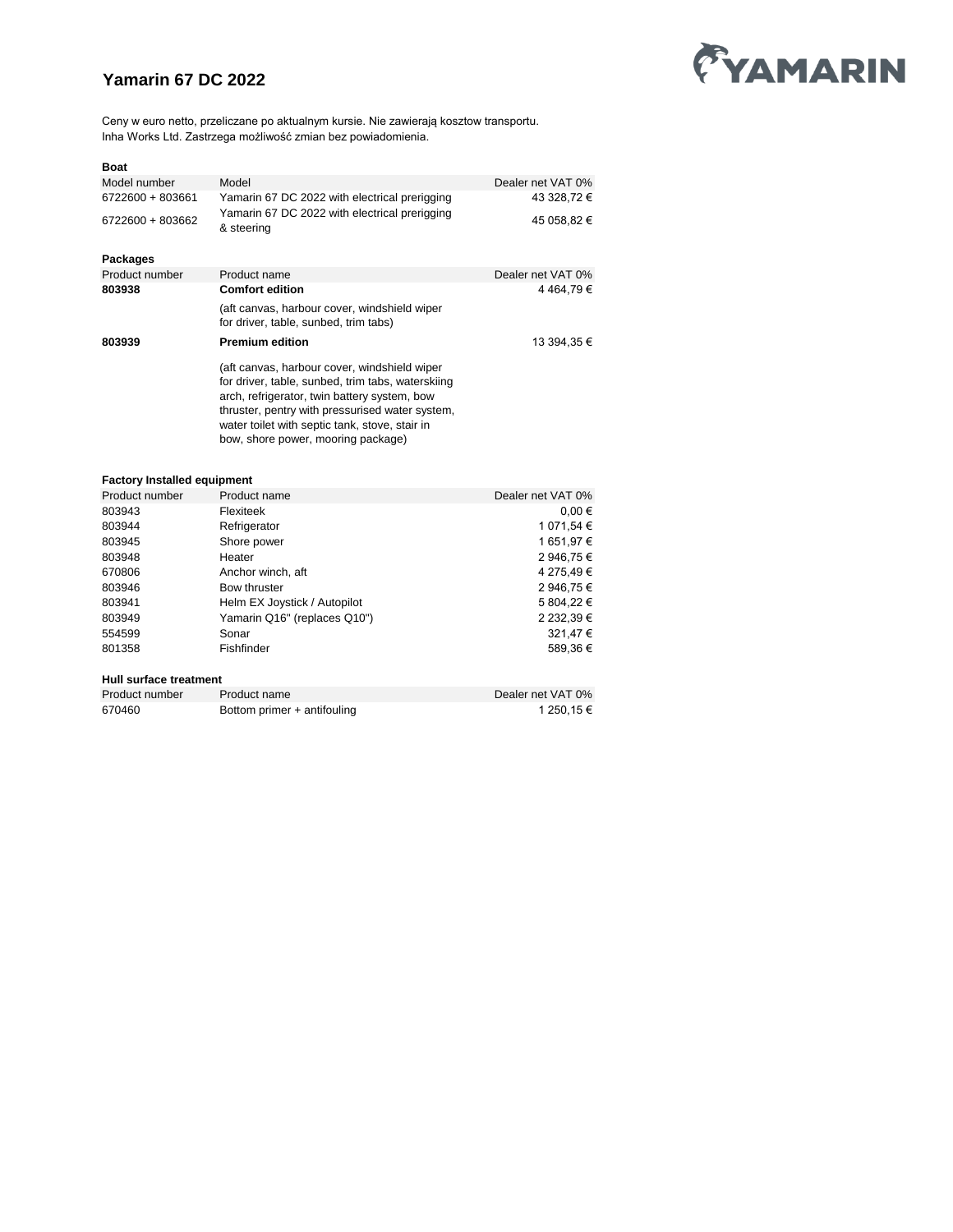## **Yamarin 79 DC 2022**



| <b>Boat</b>                        |                                                                                           |                  |
|------------------------------------|-------------------------------------------------------------------------------------------|------------------|
| Model number                       | Model                                                                                     | Detal net VAT 0% |
| 6722800/803630                     | Yamarin 79DC                                                                              | 65 737,02 €      |
| Packages                           |                                                                                           |                  |
| Product number                     | Product name                                                                              | Detal net VAT 0% |
| 803912                             | <b>Comfort edition</b>                                                                    | 4 221,49 €       |
|                                    | Garmin 102 sv, aft canvas, harbour cover                                                  |                  |
| 803913                             | <b>Premium edition</b>                                                                    | 7 212,39 €       |
|                                    | Garmin 102 sv, aft canvas, harbour cover, shore power,<br>heater, stereo, mooring package |                  |
| <b>Factory Installed equipment</b> |                                                                                           |                  |
| Product number                     | Product name                                                                              | Detal net VAT 0% |
| 670802                             | Heater                                                                                    | 2 544,93 €       |
| 670806                             | Anchor winch with remote control                                                          | 4 275,49 €       |
| 670596                             | Shore power                                                                               | 1 345,48 €       |
| Hull surface treatment             |                                                                                           |                  |
| Product number                     | Product name                                                                              | Detal net VAT 0% |
| 670807                             | Bottom primer + antifouling                                                               | 1473,38€         |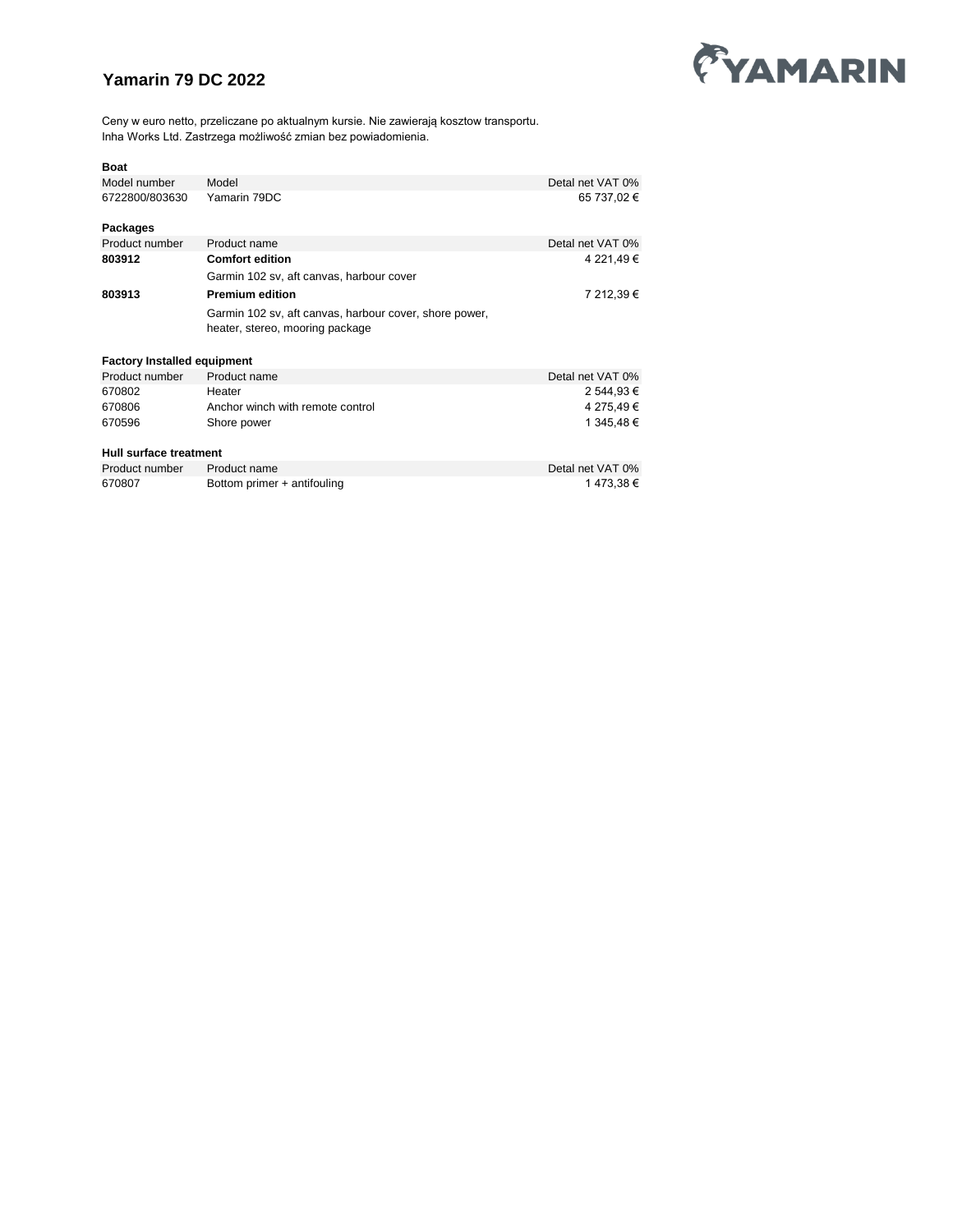

## **Yamarin 88 DC 2022**

Ceny w euro netto, przeliczane po aktualnym kursie. Nie zawierają kosztow transportu. Inha Works Ltd. Zastrzega możliwość zmian bez powiadomienia.

#### **Boat**

| Model number                       | Model                                                                                                                                | Detal net VAT 0% |
|------------------------------------|--------------------------------------------------------------------------------------------------------------------------------------|------------------|
| 6722860/803631                     | Yamarin 88 DC for F300 / DBW                                                                                                         | 95 809,00 €      |
| 6722860/803648                     | Yamarin 88 DC for F300 / SBW                                                                                                         | 97 539,10 €      |
| 6722860/803635                     | Yamarin 88 DC for XTO                                                                                                                | 97 539,10 €      |
|                                    |                                                                                                                                      |                  |
| <b>Packages</b>                    |                                                                                                                                      |                  |
| Product number                     | Product name                                                                                                                         | Detal net VAT 0% |
| 801313                             | <b>Deluxe</b>                                                                                                                        | 10 397,99 €      |
|                                    |                                                                                                                                      |                  |
|                                    | aft canvas, harbour cover, trim tabs, twin battery system, bow<br>thruster, refrigerator, clothes locker, deck lighting, shore power |                  |
|                                    |                                                                                                                                      |                  |
| 801314                             | <b>Touring</b>                                                                                                                       | 7 393,92 €       |
|                                    | anchor winch aft, shower, heater                                                                                                     |                  |
|                                    |                                                                                                                                      |                  |
|                                    |                                                                                                                                      |                  |
| <b>Factory Installed equipment</b> |                                                                                                                                      |                  |
| Product number                     | Product name                                                                                                                         | Detal net VAT 0% |
| 803914                             | Teak                                                                                                                                 | 0.00€            |
| 803915                             | Flexiteek                                                                                                                            | 1785,91€         |
| 801358                             | Fishfinder                                                                                                                           | 589,36€          |
| 801357                             | Sonar                                                                                                                                | 321,47€          |
| 801317                             | Yamarin Q+                                                                                                                           | 4 018,31 €       |
| 801315                             | Heater                                                                                                                               | 2 544,93 €       |
| 801351                             | Shower                                                                                                                               | 267,89€          |
| 801352                             | Water skiing arch                                                                                                                    | 620,61€          |
|                                    |                                                                                                                                      |                  |

#### **Hull surface treatment**

| Product number | <b>Product name</b>         | Detal net VAT 0% |
|----------------|-----------------------------|------------------|
| 801320         | Bottom primer + antifouling | 1 964.50 €       |